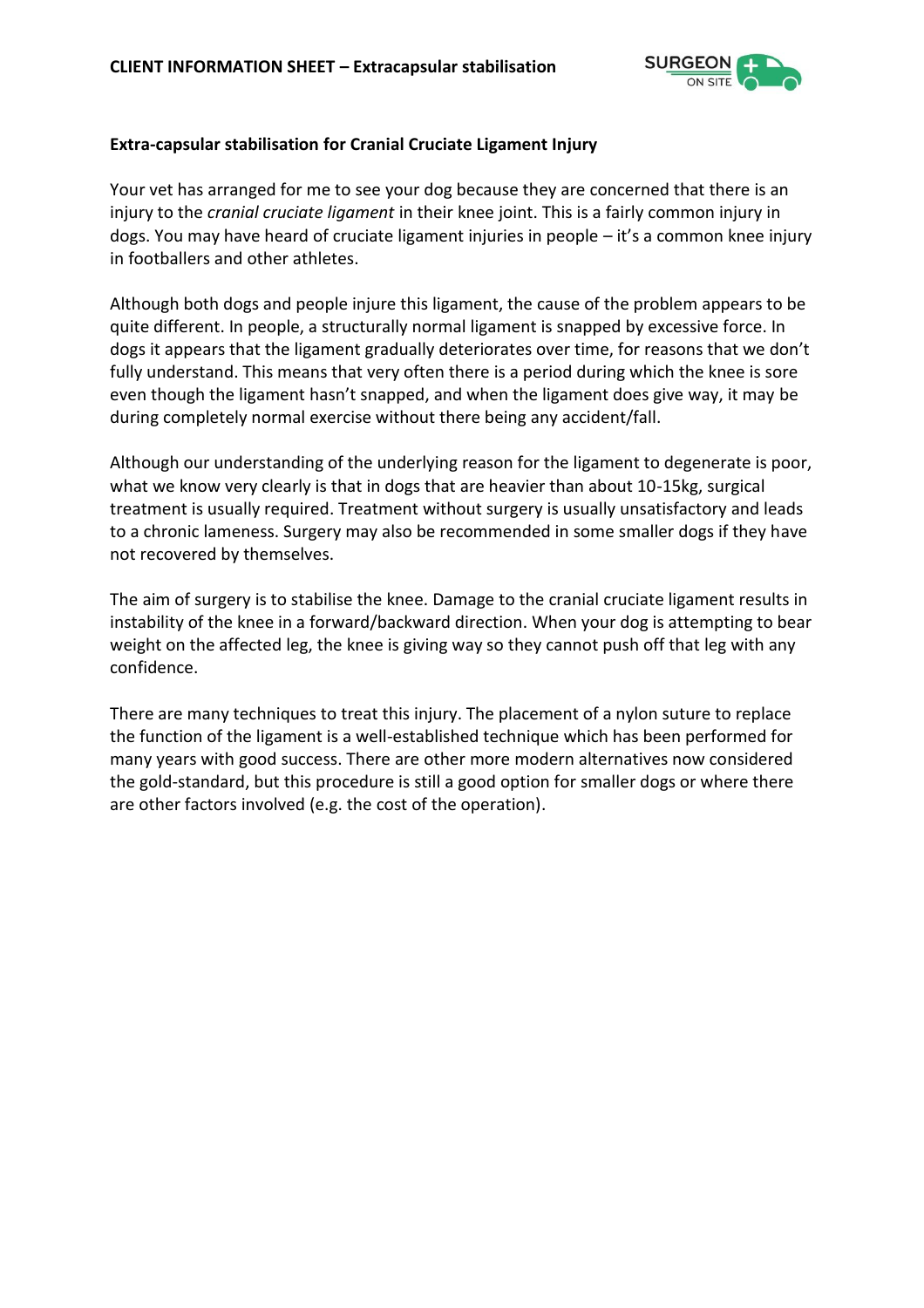

## **The Operation**

Your practice will make arrangements with you to drop your pet off on the day of the surgery. Please don't give breakfast on the morning of the procedure. If they are receiving pain relief, they can have their pain relief the night before the operation, but if you normally give it in the morning then please don't give it on the day. Please let the nurse/vet admitting your dog know when they last had pain relief, and also if you will need a further supply of any medication. I will probably not meet you in person on the day of the procedure, but I will speak to you by phone if possible. If you have any questions based on the information in this sheet then please feel free to ask me then. When I arrive at the practice I will examine your dog and confirm the diagnosis and plan for surgery. If for any reason we need to alter the plan I will contact you to discuss it.

Your dog will be mildly sedated to minimise stress, and then anaesthetised. Your dog's leg will be prepared for surgery. The leg will be shaved from hip to toe to give us a large clean zone to minimise the risk of infection.

The first part of the operation is to open the knee joint and remove the damaged remnants of the ligament. We also need to check structures called the menisci ("cartilages") which can also be damaged/torn. If the menisci are damaged then the damaged parts will be removed.

Once the joint has been checked it will be closed and the nylon line will be placed, replacing the function of the damaged ligament. The line is secured with a metal *crimp* (a small tube which is squeezed to hold the line tightly). The surgical site will then be closed. In most cases there will be no skin stitches visible – all the stitches will be under the skin and dissolving.

In most cases your dog will be discharged from the practice the evening of the procedure. You will receive a printed discharge note from me which will give details of the procedure, medication and instructions for exercise. Your dog will receive an injection of painkiller immediately before going home and you will also generally have some further pain relief to give at bedtime. Nonetheless, on the night after a major operation like this you may find your pet is restless or agitated. You should make sure that you know how to contact your practice's out-of-hours service and also where you would need to go if your dog needed to be checked over, bearing in mind that this may not be at your usual practice premises.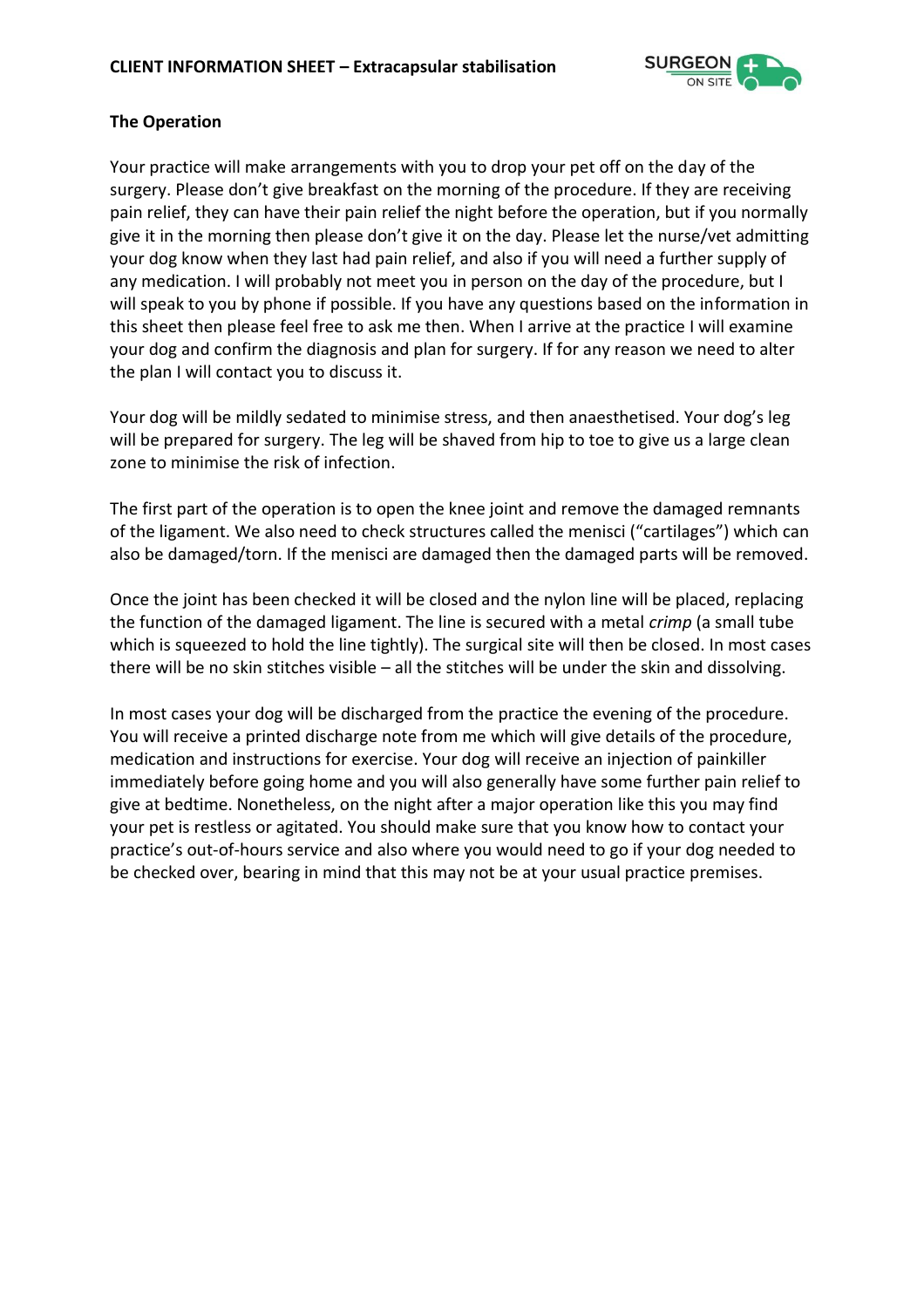

#### **EXERCISE & RECOVERY**

Before surgery, please obtain a crate or cage for your dog to be confined to. This should be about twice the size they need to lie down comfortably. It is sensible to familiarise your dog with the crate before surgery and you can help them feel settled inside by adding some of your worn clothing so the crate contains familiar smells. It is also beneficial to wash and clean all of their bedding that they will use so that this provides a cleaner environment for recovery after surgery.

Your dog will be strictly rested for the first 6 weeks after surgery, and it is very important that you enforce this at all times. They should be restricted within the cage when you are not with them or actively in control of them, and they should be kept on a short lead at all times when they are out of the cage. It is very important that they are not allowed to jump up on the furniture, play with other dogs, run around off the lead or go up any stairs.

A sling/towel under the abdomen can be used to aid mobility in the first few days after surgery, if required. This is more important for larger dogs or those who have problems with both back legs.

For the first 3 weeks after surgery your pet should only go out on a short lead for toileting to the garden 3-4 times per day for no more than 5-10 minutes. From week 4 after surgery they can start light exercise again and can be taken for two short walks a day always on a short lead. Start with 5 minute walks and gradually increase these up to 15 minutes by the end of week 6. You should concentrate on walking very slowly to encourage them to use the leg as much as possible in a controlled manner – this will ultimately speed up their full recovery. Allowing too much exercise too soon during recovery is one of the most common causes of problems with the recovery from this surgery.

Physiotherapy is an excellent way to get the best possible recovery after orthopaedic surgery. We will provide some initial physiotherapy guidance after surgery, and your vet will be able to advise further on this, but I would also thoroughly recommend seeing a veterinary physiotherapist to help with rehabilitation.

It is important that your pet is not allowed to lick or interfere with their surgical wound until it has healed – please use a buster collar to prevent this if required. Licking, or handling, of the surgical area before the surgery wound is healed is the most likely way of introducing post-operative infection.

Your vet will arrange for your pet to have follow-up x-rays taken to assess healing of the surgery – this is normally performed about 6 weeks after the original procedure. We will assess these x-rays and provide further instructions at this time. In most instances, we hope for pets to be able to end crate restriction in the house after this time, although still being prevented from jumping/climbing/etc., and to be able to have their lead exercise gradually increased with the aim of being back at normal levels of lead exercise by 12 weeks after surgery.